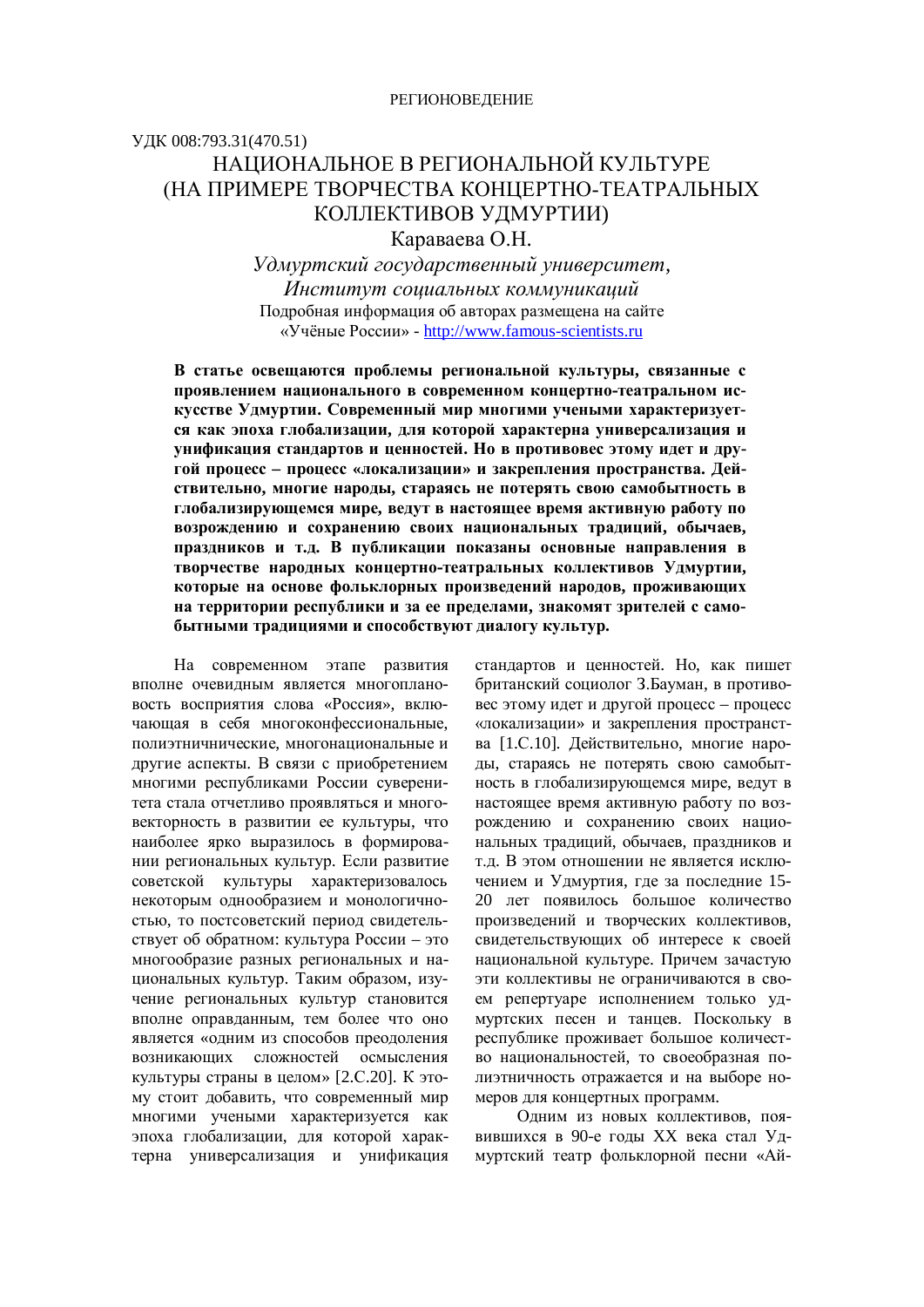кай» . По легенде Айкай – это имя удмуртской девушки, которая в давние времена встала на зашиту своего племени от свирепого Уйшора – северного ветра. Основной творческой задачей этот ансамбль считает возрождение забытых образцов народной песенной культуры, украшений, костюмов и стремление показать это в ярко-зрелищной театрализованной форме. Научно обоснованная программа лает представление зрителю о песеннотанцевальной культуре удмуртского народа и его быте. Отличительной чертой этого коллектива является универсальность артистов. Театр песни «Айкай» не подразделяется на вокальную, оркестровую и танцевальную группы: в коллективе осуществляется полная взаимозаменяемость, что говорит о достаточно высоком профессионализме артистов. Репертуар этого театра состоит из удмуртских, татарских, марийский, русских, венгерских песен в сочетании с танцами и хороводами этих народов. Как говорит художественный руководитель ансамбля Е.Серебренников: «Наш стиль лежит между традиционной концертной обработкой народного материала, распространенной в советскую эпоху в больших ансамблях песни и танца, и аутентичной народной манерой исполнения» [4].

Стремление к возрождению народной культуры характерно и для другого творческого коллектива –  $\Gamma$ осударственного ансамбля народной песни, музыки и танца Удмуртской Республики «Танок», основанного в 1990 году. «Танок» - носитель местной народно-певческой традиции. В репертуаре ансамбля есть прекрасные образцы песенного и танцевального творчества удмуртов – это удмуртские частушки и песни («Аналтид тон, монэ тугане» («Покинул меня мой милый»), «Отино лыктэ»(«Там идет»), «Бусъясын шобырскизы» («Покрылись туманом»), «Кырзаса»(«Эх, споем»), удмуртский танец «Тыпыртон» и другие примеры. Выезжая за пределы Удмуртии, ансамбль расширяет национальные блоки концертной программы, а у себя на родине упор делается на звучание русского репертуара. Поначалу в него входили такие русские песни, как «Ой, при лужке», «По полю»,

«Вниз по морю». Позднее появилась возможность использовать местный материал. Стуленты ездили в фольклорные экспелиции, записывали, расшифровывали песни, затем аранжировали и разучивали в ансамбле. Так в репертуаре ансамбля появились русские песни «По гороньке гуляла», «Не кукуй, кукушка», «Пошли девушки», «Береза девушкам приказывала». Поиск стулентами репертуара по аудиозаписям и изданным сборникам песен привели к появлению в концертной программе ансамбля нескольких блоков, представляющих Россию во всем ее многообразии. Это и песни северных народов («Не вели ветры»), и песни уральского региона («Да от чего хмелек завелся»), и южные песнопения («Девка по саду ходила»), и казачьи мотивы («А я чернява») и еще множество примеров. Подбор песен различных жанров также сыграл положительную роль в успешной работе ансамбля. В концерты включаются различные по жанрам блоки (блок лирических песен, свадебные обряды, блок южно-русских песен и т.д.), а внутри блоков – разные по жанрам песни. Так, например, в рекрутском блоке звучит песня «Э, ой, по дорожечке» с накладывающимся на нее плачем по брату и частушки-страдания «Вот она и заиграла, гармоника Ванюшина».

Среди танцевальных номеров есть сюжетные и бессюжетные танцы. Бессюжетные танцы построены на отражении определенного характера, колорита той или иной народности. Основой для таких танцев являются несколько характерных движений или походок, по которым мы сразу узнаем их национальную принадлежность: удмуртский «Тыпыртон», танцы башкирских мари «Лвеналцать» и «Веревочка». Сюжетные танцы прекрасно разбавляют программу присущими им юмором и зажигательностью: «Подружки» танец для двух солисток, построенный на игре с большими Павлопосадскими платками; танец «Дудочка», в котором солистка с волшебной дудочкой заставляет плясать ухажеров и т.д.

Элементы танцев включены в вокально-хореографические композиции, но вполне могут исполняться и как самостоятельный номер – это стэповый фрагмент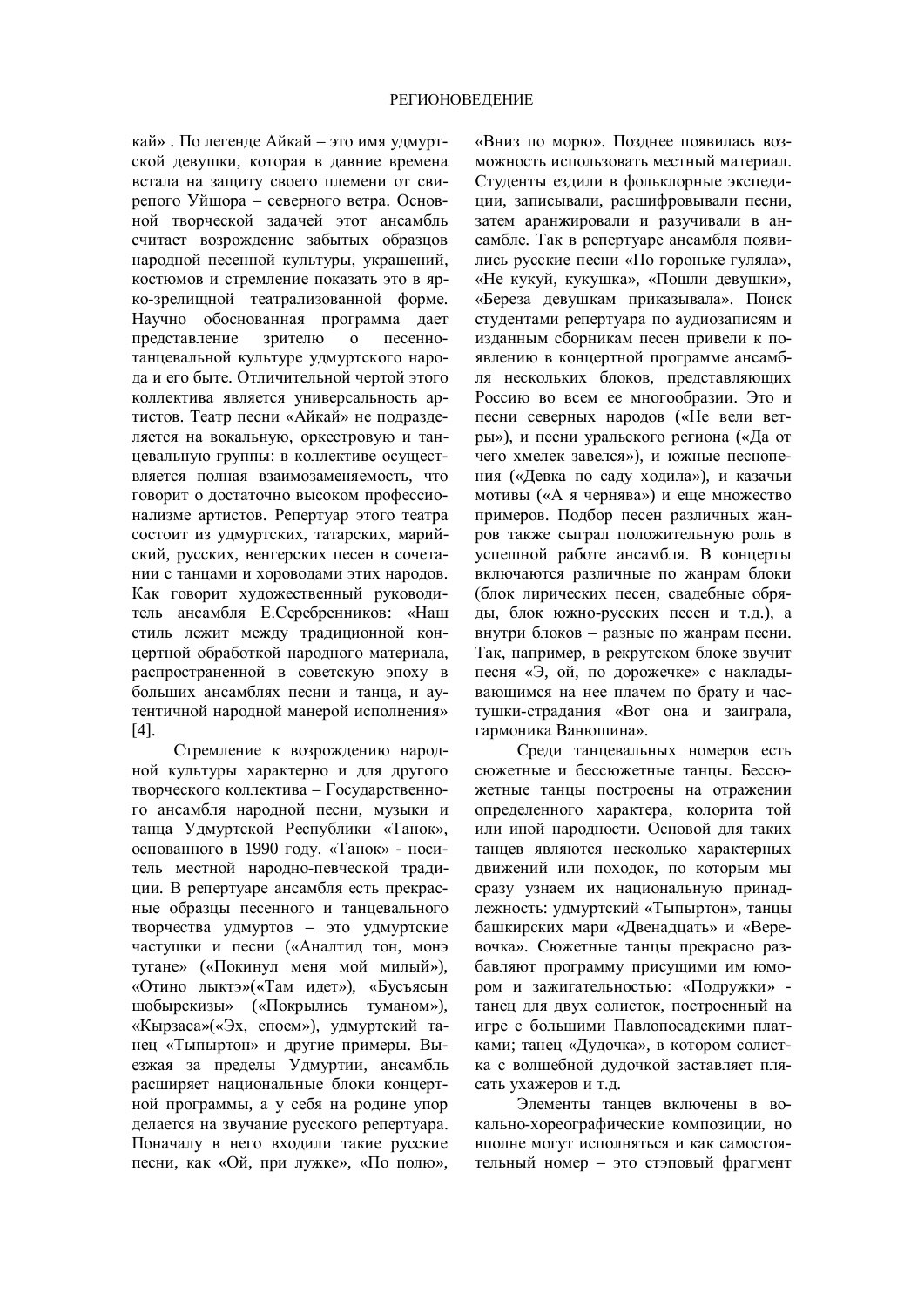из композиции «Русский стэп» или кадриль из «Косякинских частушек». Во мно-THX КОНЦЕРТНЫХ НОМЕРАХ ПРИСУТСТВУЮТ элементы импровизации. И музыканты, и певцы в отдельных пьесах или песнях могут импровизировать, украсить партитуру подголоском в песне или пассажем в партии баяна настолько, насколько позволяет профессиональный уровень. Артисты самостоятельно находят образы, соответствующие песне или инструментальной пьесе и танцуют или поют в соответствии с ними, играя какую-либо определенную роль. Импровизация, живое проявление души на высоком профессиональном уровне – неотьемлимая часть работы коллектива. Форма подачи ансамблем народного материала (синкретизм слова, пения, танца, музыки, действа) соответствуют современным требованиям к любому направлению сценического искусства, так как вокалисты двигаются на уровне танцевальной группы, поэтому интерес молодежи к концертам ансамбля «Танок» не ослабевает.

В ансамбле своеобразный подход к воплощению народной песни и танца на сцене. Все артисты владеют народно - певческой манерой, могут играть на музыкальных инструментах, прекрасно двигаы ются и воссоздают народное искусство в его изначальной синкретичности. Но то, что предлагается артистами зрителям, не является копированием аутентичного музыкального фольклора. Уровень культуры современной слушательской и зрительской аудитории, мало подготовленной к восприятию подлинной народной песни (в силу оторванности от сельской жизни), требует сценического воплощения аутентичного материала и его режиссерской обработки. В целом можно отметить, что исполнительский стиль ансамбля «Танок» и его репертуарная политика – это воссоздание пласта народной музыки своего региона, отражение специфических черт населяющих Удмуртию народностей и выявление взаимосвязей их культуры с народными песенными традициями России.

«Танок» стремится к возрождению первоначального смысла своего названия. Современные энциклопедические словари не всегда дают трактовку этого слова, и лишь Толковый словарь живого великорусского языка В.Даля поясняет, что «та-НОК» ОЗНАЧАЄТ «ХОРОВОД», «ИГРОВЫЕ ПЛЯСКИ на улице». Таким образом, «танком» в старину называлось место, где собиралась на вечеринку молодежь, чтобы потанцевать, попеть, пообщаться. Концерты этого ансамбля не являются чередованием отдельных номеров, поэтому здесь нет четкого разделения на вокалистов, танцоров и инструменталистов. Программа этого коллектива построена на основах традиционного русского народного гуляния: зазывалой и мастером разных трюков, шутом и скоморохом, певцами и танцорами. Стандартный оркестровый набор этого коллектива органично дополняется свистульками из глины, трещетками, ложками, колокольчиками, гуслями. Русские и удмуртские песни концертных программ сочетаются с песнями и танцами казаков, татарским и марийским фольклором.

Большое значение в сохранении образцов традиционной удмуртской культуры имеет творчество ансамбля «Эктон корка» (в переводе с удмуртского «Дом танца»). Это студия традиционного танца, которая была основана в декабре 1997 года инициативной группой (А.Н.Прокопьев, Н.Н.Чиркова и др.), выступившей с идеей организации в Удмуртии фольклорного движения и популяризации традиционного музыкального и танцевального фольклора удмуртов. Появление в Удмуртии коллективов фольклорно-этнографического направления, проведение серии фольклорных вечеров, праздников, мероприятий были вызваны возросшей потребностью общества в традиционных видах и жанрах искусства.

Для этого коллектива характерны разные формы творческой деятельности: концерты, программы, вечера, где собираются все желающие и в свободной форме в любой фольклорной ситуации исполняют песни и танцы. Коллектив не стремится к возрождению фольклорных образцов в том варианте, в каком они бытовали раньше, так как аутентичный фольклор – это фольклор общества, находящегося на традиционной ступени развития. Отличительная особенность этого коллектива состоит в наличии разных жанровых направлений.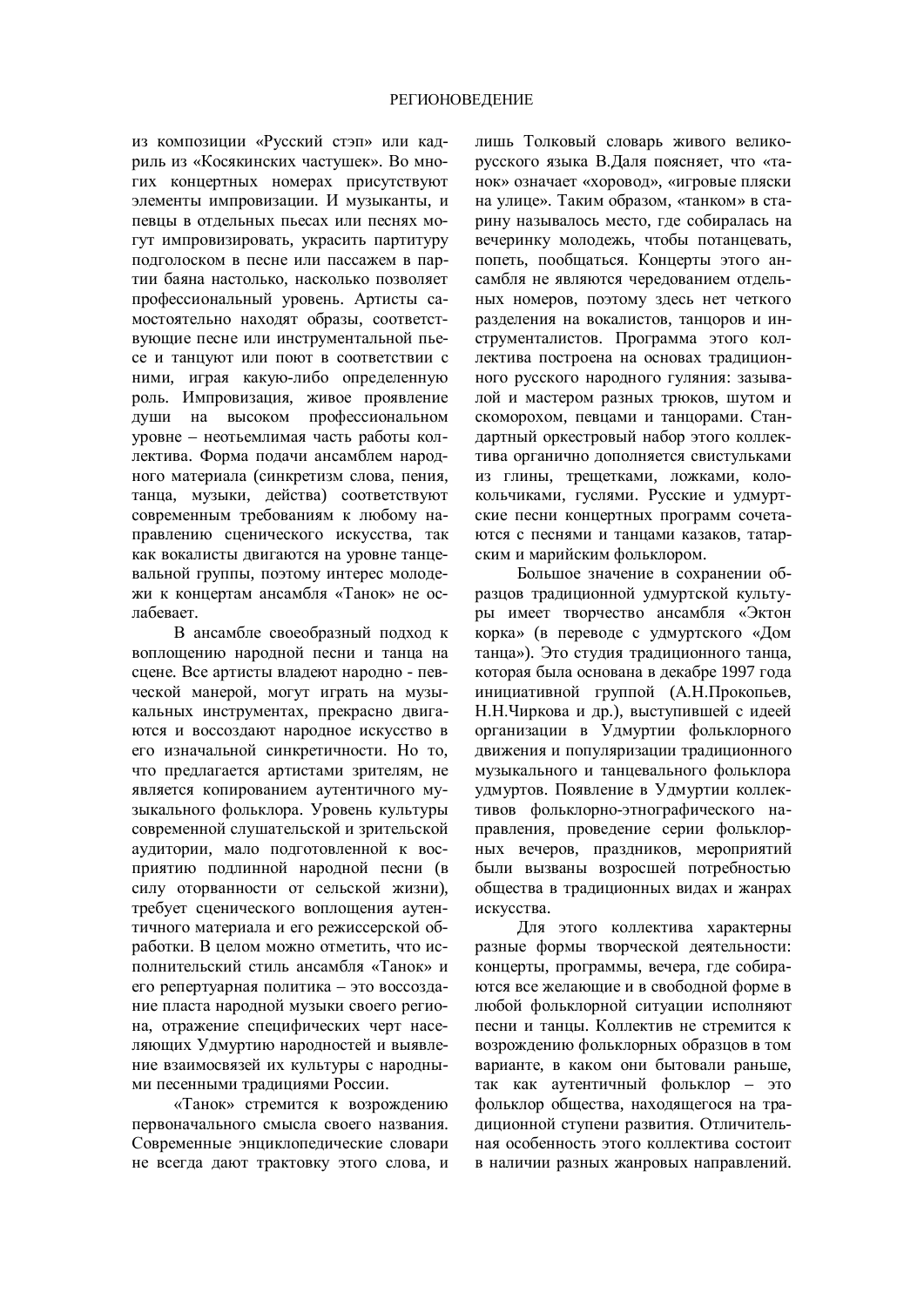В частности, «Эктон корка» работает в жанре сценической обработки фольклорной песни и танца, что выражается в максимальной приближенности к оригиналу. Исполнению танцев, музыкальному сопровождению, костюмам артистов и общей атмосфере фольклорных действ и концертов «Эктон корка» присущ яркий национальный колорит. Одно из наиболее существенных отличий хореографии «Эктон корка» от хореографии удмуртских коллективов, практикующих постановку танцевальных композиций, - преобладание сильного индивидуального начала в танце. свободное варьирование танцевальных движений, богатая импровизация в рамках, заданных танцевальной традицией удмуртов, поэтому здесь исполнение танцев каждый раз превращается в неповторимый творческий акт (как это и должно быть в традиционном фольклоре), поэтому наполнено особым эмоциональным содержанием [3.С.114]. В этом отношении участники ансамбля считают себя традиционалистиами.

В западной фольклористике существует несколько видов работы с фольклором: аутентичный фольклор, воспроизведенный фольклор (то, чем непосредственно занимается «Эктон корка») и стилизованный фольклор. По мнению руководителя ансамбля А.Н.Прокопьева, аутентичный фольклор бытует в конкретной среде с участием непосредственных исполнителей (примером может служить совершение свадебного обряда в конкретном селе конкретными исполнителями). Если все это в такой же форме воспроизвести в другом месте, это будет уже не аутентичный фольклор. В этом отношении «Эктон корка» отличается от многих фольклорных коллективов Удмуртии. Участники ансамбля - это люди, которые являются носителями традиции, при этом далеко не всегда имея профессиональное музыкальное или хореографическое образование. Основной критерий в подборе участников – наличие умения традиционного исполнения, наличие интуитивного понимания и знания особенностей фольклорного исполнения.

При исполнении народных танцев и песен ансамбль стремится сохранить их особенности. На вопрос о выделении особенностей сугубо русских или удмуртских движений в танце руководитель ансамбля А.Н.Прокопьев говорит, что сделать это очень сложно, так как на протяжении большого количества лет в одном и том же танце сплелись традиции разных этнических культур. Но некоторые элементы всетаки можно вычленить. Так, на североудмуртскую хореографию большое влияние оказала русская хореография, что, в частности, выразилось в особом пространственно-композиционном решении: наличие мизансцен, акцентирование возможности общения в танце, а не демонстрация особой лексики ног. Именно там большое распространение получили фигурные танцы: калриль, ланце. В южной же тралиции национально-самобытных особенностей сохранилось больше, но все они, в той или иной степени, представляют собой местную разновидность единого диалекта этносов Поволжья. Здесь воедино слились татарский, марийский, чувашский и другие элементы: один стиль исполнения, один лексический язык. Если о влиянии русской танцевальной традиции на североудмуртскую еще можно говорить, то о влиянии татарской танцевальной культуры на южноудмуртскую говорить очень сложно. Танец – явление не консервативное. За одно десятилетие одна танцевальная система может смениться другой. Танцы могут иметь образную направленность. Так, у удмуртов одной из деревень Агрызского района республики Татарстан есть танец, который в переводе с удмуртского имеет значение «извиваясь червячком», когда несколько участников исполняют танец, двигаясь зигзагообразно.

С уверенностью можно сказать, что особенностью удмуртского танца является очень подвижная пластика ног и практически полная неподвижность туловища и рук. Связано это со стереотипами поведения в удмуртском обществе. Дело в том, что руки, по представлению удмуртов, являлись наиболее табуированной частью тела. Руколелие (процесс, гле наиболее активно задействованы руки) является делом интимным, а танец – действо публичное, поэтому исполнительницы в танце практически не используют руки. Этим же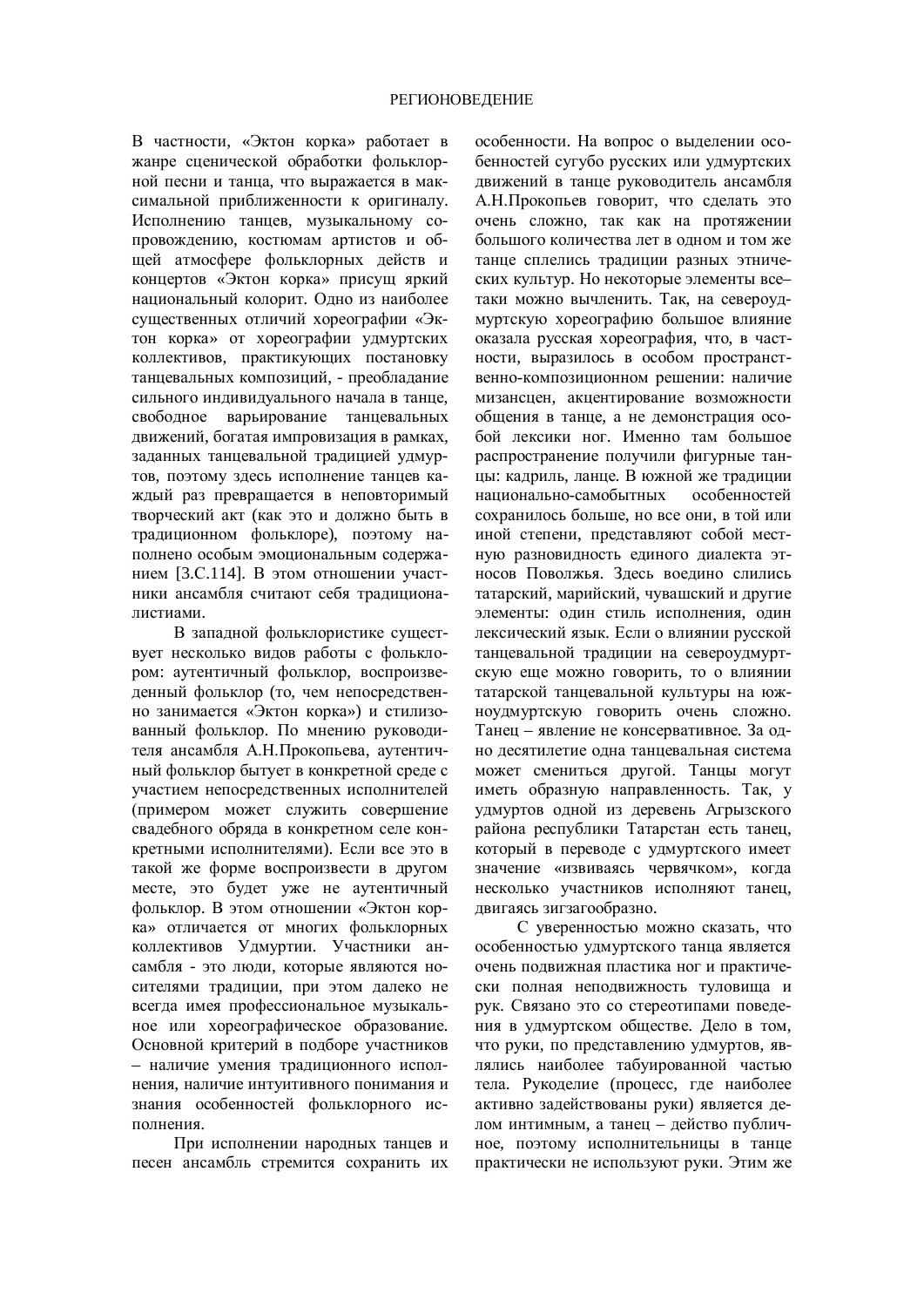объясняется представление о красоте человеческого тела: для удмуртки важно в тание показать умение «плести узоры» ногами, причем не показывая стопу.

Танцевальный фольклор, который ложится в основу репертуара студии и популяризуется фольклорными действами «Эктон корка», представляет собой материалы полевых этнохореологических исслелований кафелры этнологии и регионоведения Удмуртского Государственного университета. Причем фиксируется исполнение вариативное (один и тот же танец может быть исполнен одной и той же исполнительницей по-разному). Наблюдается исполнение одного и того же танца в разных деревнях. В основе творчества «Эктон корка» лежит вариативность и индивидуальность. Не существует раз и навсегда застывшего фольклорного произведения. Например, в фольклорной песне есть определенная модель (инвариант), которая подразумевает наличие определенных нот, опевание которых может быть различным. Этот напев в удмуртском языке именуется «гур». Песня – это законченное произведение, напев – лишь приблизительный вариант. Каким образом исполняется напев? Существуют обязательные элементы, ступени, которые обязательно должны быть исполнены. А каким образом это будет происходить – это дело исполнителя. Иногда это зависит от определенной ситуации, от определенного акта. Вобщем, это чисто индивидуальное творчество. То же самое и в танце. Конечно, чтоб не было хаотичного исполнения, существуют какие-то схемы, эстетические рамки – как должна танцевать девушка, как должен вести себя юноша, но в рамках этих канонов допускается проявление свободы интерпретации.

Таким образом, деятельность студии традиционного танца «Эктон корка», развитие и пропаганда ею - в рамках художественно-сценических, культурнопросветительских проектов – традиционных исполнительских форм фольклора удмуртов направлены на сохранение и популяризацию ценностей тралиционной культуры, в том числе фольклорного наследия удмуртского народа.

Итак, главными направлениями в деятельности рассмотренных концертнотеатральных коллективов являются, вопервых, изучение фольклорных произведений. Во-вторых, приобшение к изучению фольклора молодого поколения. Если в сельской местности еще можно говорить о передаче традиционных представлений от старшего поколения к младшему, то в городской среде интерес представляют, в большинстве своем, эстрадные или авангардные аранжировки фольклорных произвелений. В-третьих. -интерпретация фольклорного материала. На данный момент можно выделить коллективы, стремящиеся к этнографически точному воспроизведению фольклорных произведений («Эктон корка», «Айкай») и коллективы, которые представляют произведения народной культуры в художественносценической обработке («Танок»).

## СПИСОК ЛИТЕРАТУРЫ:

1. Бауман З. Глобализация. Последствия для человека и общества. – М.: Издательство «Весь Мир», 2004. – 188 с.

2. Мурзина И.Я. Феномен региональной культуры: поиск качественных границ и языка описания: монография. -Екатеринбург, 2003. – 205 с.

3. Прокопьев А. Студия традиционного танца «Эктон корка»: просветительская деятельность и научнопрактические исследования в области традиционных исполнительских форм фольклора//Егит гондыр веме. Одомаа. Эрумаа. Калмез. Мушому. Тангыра. Идна. Каталог этнофутуристических выставок. – Ижевск, 2002.–ɋ.113-114.

4. Пузанова Н. «Айкай» спасает от холодного ветра // Удмуртская правда. 2000. 19 апреля.